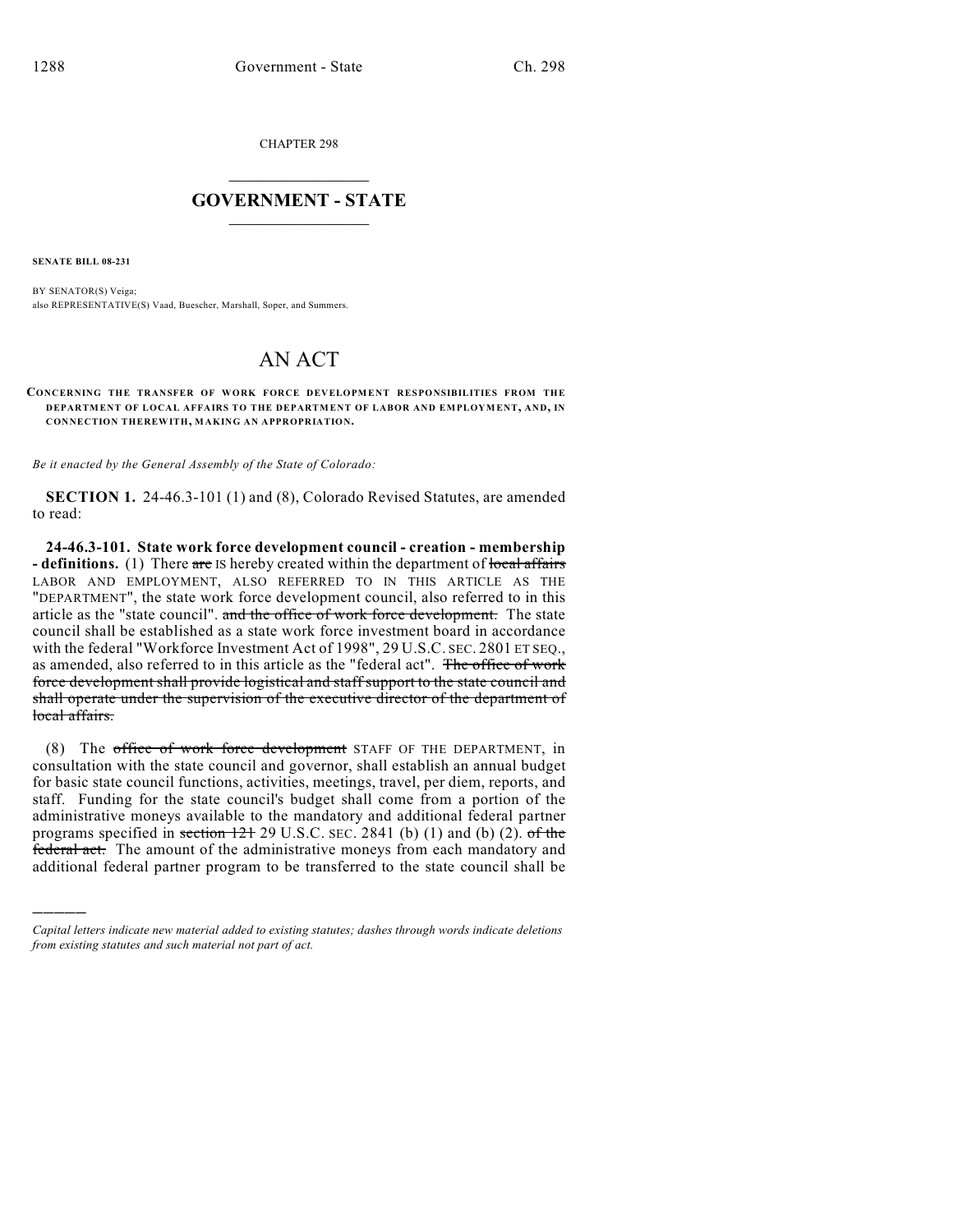determined by the office of state planning and budgeting, proportionate to the annual federal partner program or activity grant amounts to the state and appropriated by the general assembly. In addition to the federal partner programs grant funding, the state council shall seek other federal, state, and private grants, gifts, and contributions to fund state council special duties, demonstration projects, and initiatives.

**SECTION 2.** 24-46.3-102, Colorado Revised Statutes, is amended to read:

**24-46.3-102. Transfer of functions.** (1) The state council and the office of work force development STAFF OF THE DEPARTMENT shall, on and after July 1, 2000 2008, execute, administer, perform, and enforce the rights, powers, duties, functions, and obligations vested in the work force coordinating council within the governor's office OF WORK FORCE DEVELOPMENT prior to said date concerning the duties and functions transferred to the state council and the office of work force development STAFF OF THE DEPARTMENT pursuant to this section.

(2) (a) On and after July 1,  $2000$  2008, the officers and employees of the work force coordinating council OFFICE OF WORK FORCE DEVELOPMENT prior to said date whose duties and functions concerned the duties and functions transferred to the state council and the office of work force development STAFF OF THE DEPARTMENT pursuant to this section shall be transferred to the state council and the office of work force development; except that they shall continue to be employees of the governor's office and shall serve at the pleasure of the governor DEPARTMENT.

(b) Any such employees who are classified employees in the state personnel system shall retain all rights to the personnel system and retirement benefits pursuant to the laws of this state, and their services shall be deemed to have been continuous. All transfers and any abolishment of positions in the state personnel system shall be made and processed in accordance with state personnel system laws and regulations.

(3) On July 1, 2000 2008, all items of property, real and personal, including office furniture and fixtures, books, documents, and records of the work force coordinating council OFFICE OF WORK FORCE DEVELOPMENT prior to said date pertaining to the duties and functions transferred to the state council and the office of work force development STAFF OF THE DEPARTMENT pursuant to this section, are transferred to the state council and the office of work force development DEPARTMENT and become the property thereof.

(4) Whenever the work force coordinating council OFFICE OF WORK FORCE DEVELOPMENT is referred to or designated by a contract or other document in connection with the duties and functions transferred to the state council and the office of work force development STAFF OF THE DEPARTMENT pursuant to this article, such reference or designation shall be deemed to apply to the state council DEPARTMENT. All contracts entered into by the work force coordinating council OFFICE OF WORK FORCE DEVELOPMENT prior to July 1, 2000 2008, in connection with the duties and functions transferred to the state council and the office of work force development STAFF OF THE DEPARTMENT pursuant to this section are hereby validated, with the state council DEPARTMENT succeeding to all the rights and obligations of such contracts. Any appropriations of funds from prior fiscal years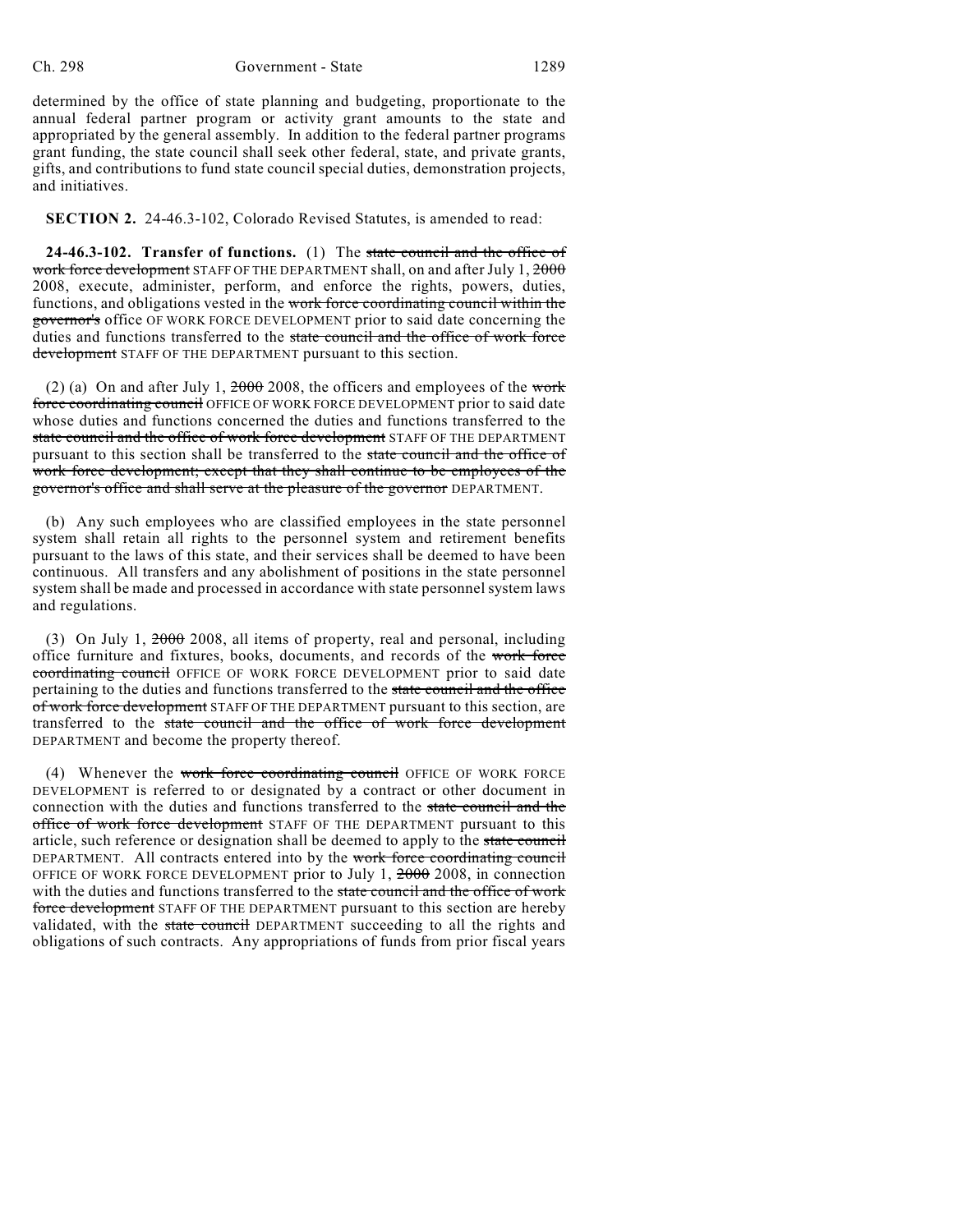open to satisfy obligations incurred pursuant to such contracts are hereby transferred and appropriated to the state council DEPARTMENT for the payment of such obligations.

**SECTION 3.** 24-1-121 (3), Colorado Revised Statutes, is amended BY THE ADDITION OF A NEW PARAGRAPH to read:

**24-1-121. Department of labor and employment - creation.** (3) The department of labor and employment shall consist of the following divisions:

(f) THE STATE WORK FORCE DEVELOPMENT COUNCIL, CREATED BY ARTICLE 46.3 OF THIS TITLE, WHICH SHALL EXERCISE ITS POWERS AND PERFORM ITS DUTIES AND FUNCTIONS UNDER THE DEPARTMENT OF LABOR AND EMPLOYMENT AS IF THE SAME WERE TRANSFERRED TO THE DEPARTMENT BY A **TYPE 2** TRANSFER.

**SECTION 4. Repeal.** 24-1-125 (2) (l), Colorado Revised Statutes, is repealed as follows:

**24-1-125. Department of local affairs - creation.** (2) The department of local affairs shall consist of the following divisions:

(l) The office of work force development and the state work force development council, created by article 46.3 of this title, which shall exercise their powers and perform their duties and functions under the department of local affairs as if the same were transferred to the department by a **type 2** transfer.

**SECTION 5.** 8-71-221, Colorado Revised Statutes, is amended to read:

**8-71-221. Allocation process.** Subject to federal law and available appropriations, within thirty days after receipt of the federal appropriation from the United States department of labor, the local elected officials from each work force investment area in the state shall develop an allocation formula for each work force investment area. Development of the allocation formula by the local elected officials shall be facilitated through a statewide association of county commissioners, referred to in this section as Colorado counties, incorporated, or CCI. CCI shall ensure that the local elected officials from each work force investment area have an opportunity to participate in the development and final approval of the recommendations for allocation formulas. The department and the office of work force development STATE WORK FORCE DEVELOPMENT COUNCIL created in section 24-46.3-101, C.R.S., shall provide technical assistance to CCI as requested in the development of recommended allocations. The local elected officials shall recommend the allocation formula to be applied and each allocation for adult, youth, and dislocated worker services under Title I of the federal act. CCI shall forward the local elected officials' recommendations to the state council pursuant to section 8-71-222 (2) (f) for review and comment. The state council shall then submit such recommendations, together with the state council's comments, to the joint budget committee of the general assembly for review and comment before forwarding such recommendations to the governor for final determination. If the local elected officials cannot agree on an allocation, the local elected officials shall prepare alternatives and CCI shall submit the alternatives to the state council for review and comment and submission to the joint budget committee, which shall